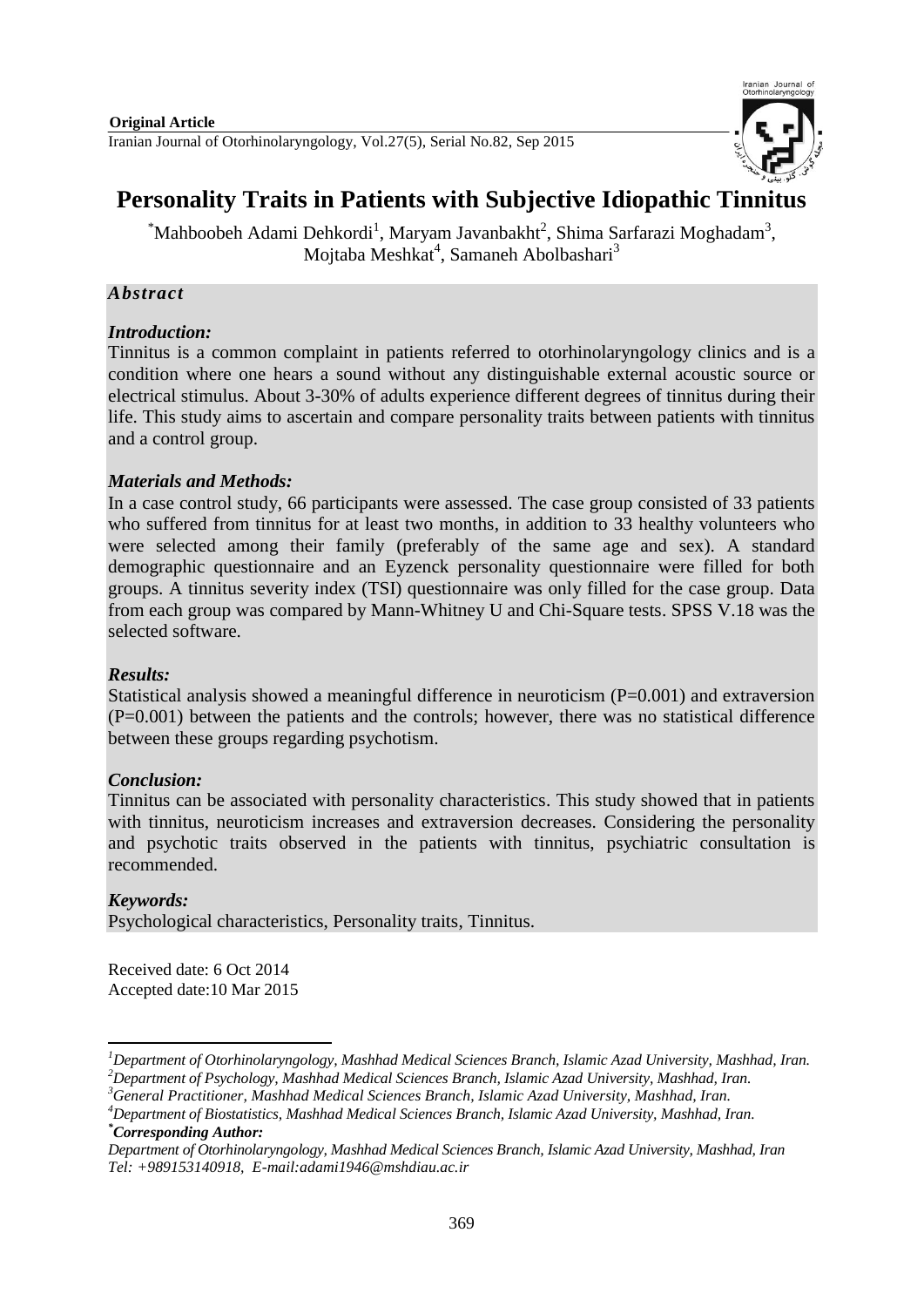## *Introduction*

The term tinnitus refers to the perception of a sound in the ears or head without external stimulus (1-3). Although the prevalence of tinnitus is not uncommon, the severity of the audible sound varies from unnoticeable to very severe. About 35-40 percent of adults in industrial countries experience tinnitus one time in their life (4).

Tinnitus has a wide spectrum of effects on patients (5). In most adults, it is not intolerable. In only 3-5 percent of patients, tinnitus is annoying enough to produce distractive effects on daily activities, general health, and sleep (1).

Personality and coping mechanisms affect one's perception of tinnitus. There is a relation between stress and tinnitus that cause some of the patients to experience severe stress (6). Loud and continuous tinnitus can be highly worrisome and can produce psychological problems and even sometimes lead to suicide in some patients (7).

On the other hand, neurotic tensions can increase tinnitus. In this case; its severity would be higher at the end of day. Tinnitus has several consequences such as insomnia. problems in attention and concentration, increased sensitivity to noise, and negativism. Based on previous studies, there is a direct relation between tinnitus and occurrence of psychological disorders, which also indirectly affect the patient's family. Some patients may show severe degrees of depression or be defensive about their tinnitus when brought up in conversation.

Most patients benefit from psychiatric interventions (7). The connection between tinnitus and personality types has been evaluated in previous studies (5).

However, the relation between tinnitus and personality traits has not been reported in any other study; therefore this study was conducted to evaluate personality traits in our patients.

### *Materials and Methods*

*Study design:* In a case-control study we assessed 33 patients with idiopathic tinnitus as a case group and 33 health volunteers as a control group. Patients with tinnitus, who were older than 18 years old and had been referred to the otorhinolaryngology Department of  $22<sup>nd</sup>$  Bahman Hospital in Mashhad-Iran during 2010-2012, were chosen as the case group. All patients suffered from non-pulsatile, subjective, and idiopathic tinnitus for at least 2 months without any kind of hearing loss or vertigo. Based on history, physical exam, audiology tests, and MRI, patients with a known etiology for tinnitus such as meniere, chronic otitis media, acustic neurinoma, etc were excluded. Thirty-three healthy volunteers from the patients' family, who matched them in age and sex, were included as a control group.

## *Clinical Procedure*

During the first visit, a complete history was taken from each patient. After, an otology examination was performed. Audiology tests including pure tone audiometry (PTA), speech reception threshold (SRT), speech discrimination score (SDS), and tinnitus evaluation test (TET), were administered for all patients with inclusive criteria (age older than 18 years, having non-pulsatile tinnitus for at least 2 months, absence of tympanic membrane perforation). To rule out any distinguishable lesions such as acoustic neurinoma and multiple sclerosis, brain MRI (Magnetic resonance imaging) without and with contrast, was administered for all participants in the case group. Patients who met all the inclusive criteria filled a questionnaire which consisted of demographic information, the duration of tinnitus, the type of sound, accompanying symptoms, history of systemic disease, and disability caused by tinnitus. Tinnitus severity index (TSI) was used to measure the impact of tinnitus on the patient's quality of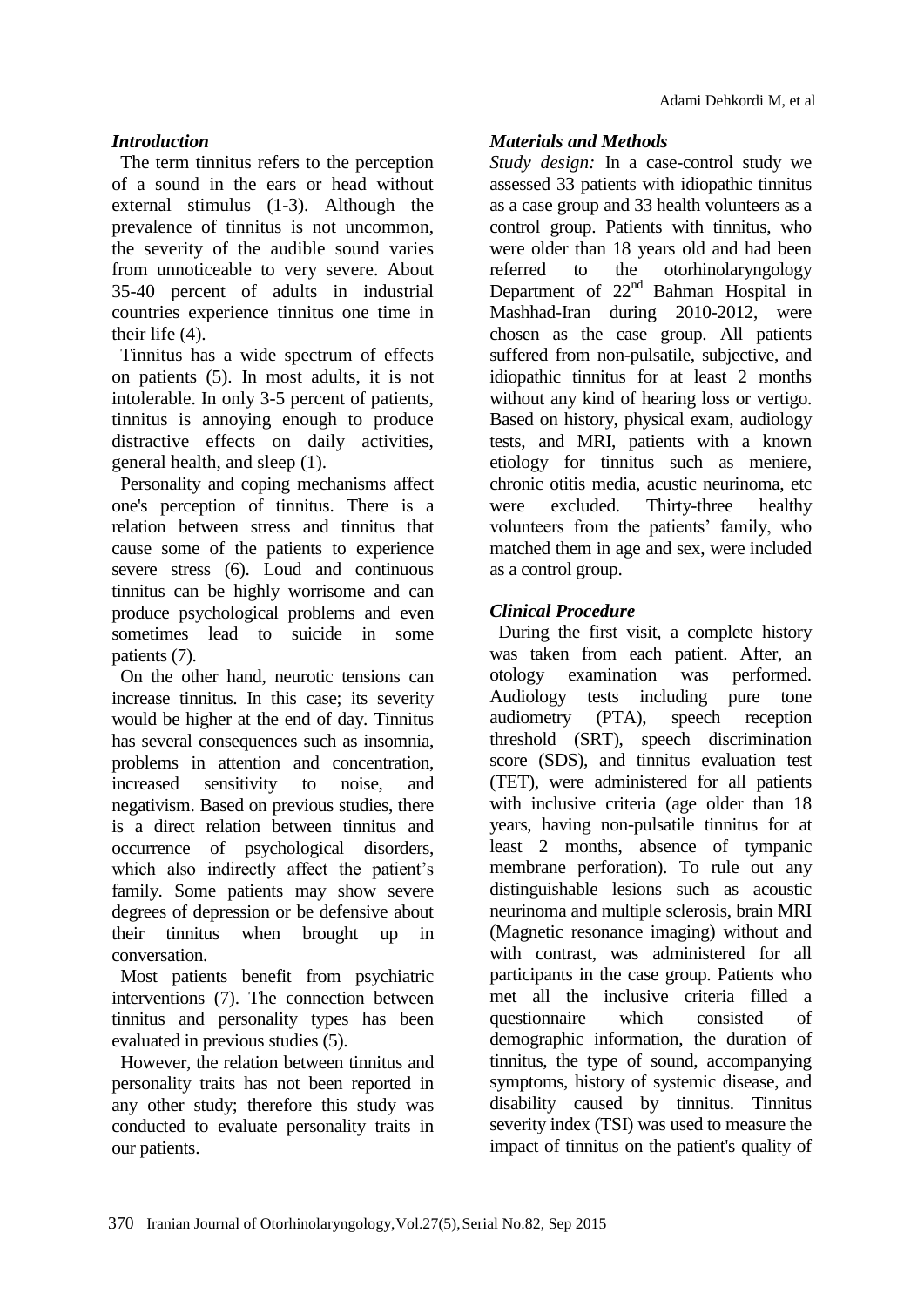Personality Traits in Patients with Tinnitus

life. TSI consists of 12 questions, questions 1-9 with 5, 10 with 3, and 11-12 with 4 possible answers and a total score, which ranges from 12 to 56. The loudness of tinnitus was assessed with a one to ten scale and patients were asked to choose a number that was best compatible with the loudness of the sound they heard. The scores were divided into three groups: mild, moderate, and severe (1-4, 5-6 and 7-10 respectively).

Finally, to evaluate the personality traits, participants in both groups filled the Eyseneck questionnaire. This questionnaire has 90 questions consisting of 21, 25, 23, and 21 questions to assess the traits of extraversion, neuroticism, and psychotism respectively. Each question has two possible answers (yes or no). Based on test directory for scoring, in some questions the answer for YES is gain 1 and NO is gain 0; however, in some other questions it is the opposite. The validity and reliability of the Persian version

**Table1:** Characteristics of participants

of Eysneck questionnaire has been evaluated in Iranian population and satisfactory results were obtained. (8)

The normality of the data was evaluated with Kolmogorov-Smirnov test. The comparison of the two groups was achieved through the Mann-Whitney U and Chi-Square tests. The correlation of the data was assessed with Spearman's correlation index. SPSS-v.18 was the selected software and the meaningful level of for the test is considered to be less than 0.05.

#### *Results*

In this study 33 patients with subjective idiopathic tinnitus (case group) and 33 healthy volunteers selected from their family (control group) were assessed. The mean age in the case and control groups was 52.9±13.4 and 56.2±9.7 respectively. The two groups were not statistically different in age, sex, marriage and education (Table. 1).

| Variable                         | Case $(n=33)$     | Control $(n=33)$  | <b>P-Value</b>     |
|----------------------------------|-------------------|-------------------|--------------------|
| Age (year)                       | $52.9 \pm 13.4$   | $56.2 + 9.7$      | $0.220^{\rm a}$    |
| Sex (male\female)                | $15\backslash 18$ | $15\backslash 18$ | 1.000 <sup>b</sup> |
| Marriage (single\married)        | $6\frac{27}{2}$   | $4\sqrt{29}$      | $0.733^{b}$        |
| Education (academic\nonacademic) | 9/24              | 11/22             | 0.592 <sup>b</sup> |

a) Mann-Whitney U test,b)chi-square test

The case group consisted of 18 females and 15 males. Based on a 1-10 score, 3 (9.1%) patients scaled their tinnitus as mild, 10 (30.3%) as moderate, and 20 (60.6%) as severe. Although there was no significant difference between the two sexes in the case group ( $p=0.06$ ), the severity of tinnitus was higher in women. In this group, 77.8% of women had severe tinnitus (7-10), whereas the most common category of tinnitus intensity for men (46.7%) was medium (4-6). This difference was not statistically significant (P=0.067). Evaluation of correlation between subjective assessment of tinnitus, based on a 1-10 scale score and the tinnitus severity index (TSI), showed a linear direct relation which was statistically significant (P= $0.003$  - r= $0.51$ ). TSI in patients divided into 5 groups consists of 20- 25, 26- 31, 32-37, 38 – 43, 44 and more. The annoyance of tinnitus based on TSI had no significant difference in men and women  $(P=0.155)$ .

Although personality traits analysis showed no significant difference between the two groups with regard to psychoticism (P=0.295); neuroticism and extraversion showed a significant difference between the two groups  $(P=0.001$  and  $P=0.001$ respectively). This means that the mean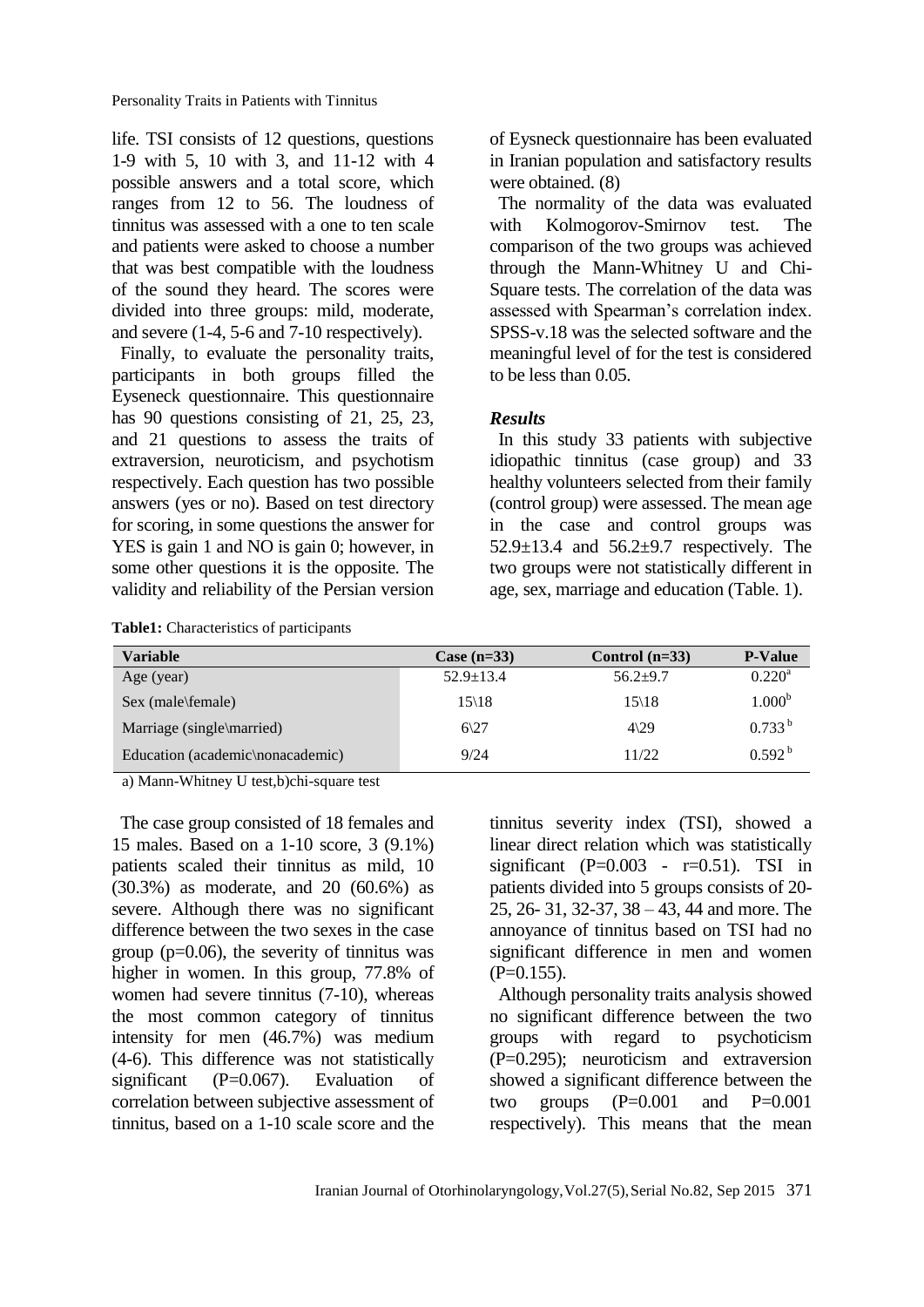score of neuroticism in the case group was 16.4±4.2, which is significantly higher than the mean score in the control group. (10.9±4.1). The mean score of extraversion

in patients was 9.6-+3.6, which is significantly lower than that of the control group  $(14.2 \pm 2.8)$  (Table. 2).

| <b>Personality traits</b> | Case $(n=33)$ | Control $(n=33)$ | <b>P-Value</b>     |
|---------------------------|---------------|------------------|--------------------|
| Neuroticism               | $16.4 + 4.2$  | $10.9 + 4.1$     | $0.001^{\text{a}}$ |
| Psychotism                | $4.3 + 2.2$   | $3.6 \pm 1.4$    | $0.295^{\text{a}}$ |
| Extraversion              | $9.6 + 3.6$   | $14.6 \pm 2.8$   | $0.001^{\text{a}}$ |

**Table2:** Comparison of Neuroticism, Psychotism, and Extraversion in each group

a) Mann-Whitney U test

The relation between personality traits in patients and age, sex, marriage, TSI (on a 1- 10 scale score), duration of tinnitus, sleeping problem, problems in attention and concentration, and problems in daily activity

are given in (Table.3). There was a significant difference between the three personality traits regarding the duration of tinnitus, sleeping problems, concentration problems, and problems in daily activity.

| <b>Personality traits</b>                     | <b>Neuroticism</b><br>Mean±SD P-Value                                           |                      | Psychotism<br><b>Mean±SD P-Value</b>                                               |                       | <b>Extraversion</b><br><b>Mean±SD P-Value</b>                                    |                      |
|-----------------------------------------------|---------------------------------------------------------------------------------|----------------------|------------------------------------------------------------------------------------|-----------------------|----------------------------------------------------------------------------------|----------------------|
| $Age30-$<br>30-39<br>40-49<br>50-59<br>$60 +$ | $13.2 \pm 3.0$<br>$13.7 \pm 3.0$<br>$12.7 + 4.3$<br>$11.2 + 4.4$<br>$9.4 + 4.0$ | $0.147^{b}$          | $13.2 + 4.5$<br>$10.7 \pm 5.6$<br>$15.2{\pm}4.0$<br>$13.2 + 4.5$<br>$15.5 \pm 6.1$ | $0.132^{b}$           | $3.9 \pm 1.1$<br>$3.4 \pm .7$<br>$4.3 \pm 1.7$<br>$3.5 \pm 2.3$<br>$4.7 \pm 2.5$ | 0.303 <sup>b</sup>   |
| <b>Sex</b><br>-) Male<br>-) Female            | $13.1 \pm 3.8$<br>$11.2 + 4.2$                                                  | $0.056$ <sup>a</sup> | $11.9 \pm 4.7$<br>$15.3 \pm 4.7$                                                   | $0.004$ $^{\rm a}$    | $3.7 \pm 1.8$<br>$4.1 \pm 1.9$                                                   | $0.397$ <sup>a</sup> |
| Marriage<br>-) single<br>-) married           | $12.9 \pm 3.0$<br>$11.9 + 4.3$                                                  | 0.653 <sup>a</sup>   | $14.7 + 5.7$<br>$13.5 + 4.8$                                                       | $0.472$ <sup>a</sup>  | $4.1 \pm 1.2$<br>$3.9 \pm 2.0$                                                   | $0.587$ <sup>a</sup> |
| Education<br>-) academic<br>-) nonacademic    | $11.7 + 4.1$<br>$13.0 + 4.0$                                                    | 0.280 <sup>a</sup>   | $14.3 \pm 5.2$<br>$12.3 \pm 4.1$                                                   | $0.057$ <sup>a</sup>  | $4.2 \pm 1.9$<br>$3.5 \pm 1.7$                                                   | 0.179 <sup>a</sup>   |
| Duration<br>$4-$<br>$4 - 6$<br>$6+$           | $14.6 \pm 2.8$<br>$10.2{\pm}4.3$<br>$8.8 + 2.5$                                 | 0.0001 <sup>b</sup>  | $11.0+4.1$<br>$15.8 + 5.1$<br>$17.4 \pm 2.4$                                       | 0.0001 <sup>b</sup>   | $3.6 \pm 1.4$<br>$4.1 \pm 2.0$<br>$4.6 \pm 2.4$                                  | 0.569 <sup>b</sup>   |
| Sleeping problem<br>$-$ ) No<br>$-$ ) Yes     | $13.5 \pm 3.8$<br>$9.5 \pm 3.3$                                                 | $0.0001$ $^{\rm a}$  | $12.0 \pm 4.8$<br>$16.9 \pm 3.4$                                                   | $0.0001$ <sup>a</sup> | $3.5 \pm 1.7$<br>$4.7 \pm 1.9$                                                   | 0.010 <sup>a</sup>   |
| Concentration problem<br>$-$ ) No<br>$-Yes$   | $13.2 \pm 3.9$<br>$9.5 \pm 3.3$                                                 | $0.001$ $^{\rm a}$   | $12.4 + 4.7$<br>$16.8 \pm 4.3$                                                     | 0.001 <sup>a</sup>    | $3.7 \pm 1.6$<br>$4.5 \pm 2.3$                                                   | $0.224$ <sup>a</sup> |
| Daily activity problem<br>$-)No$<br>$-)Yes$   | $12.6 \pm 4.2$<br>$9.6 \pm 2.6$                                                 | $0.024$ <sup>a</sup> | $13.1 \pm 4.8$<br>$16.9{\pm}4.6$                                                   | 0.016 <sup>a</sup>    | $3.7 \pm 1.6$<br>$5.3 \pm 2.3$                                                   | 0.035 <sup>a</sup>   |

a)Mann-Whitney U test b)Kruskal Wallis Test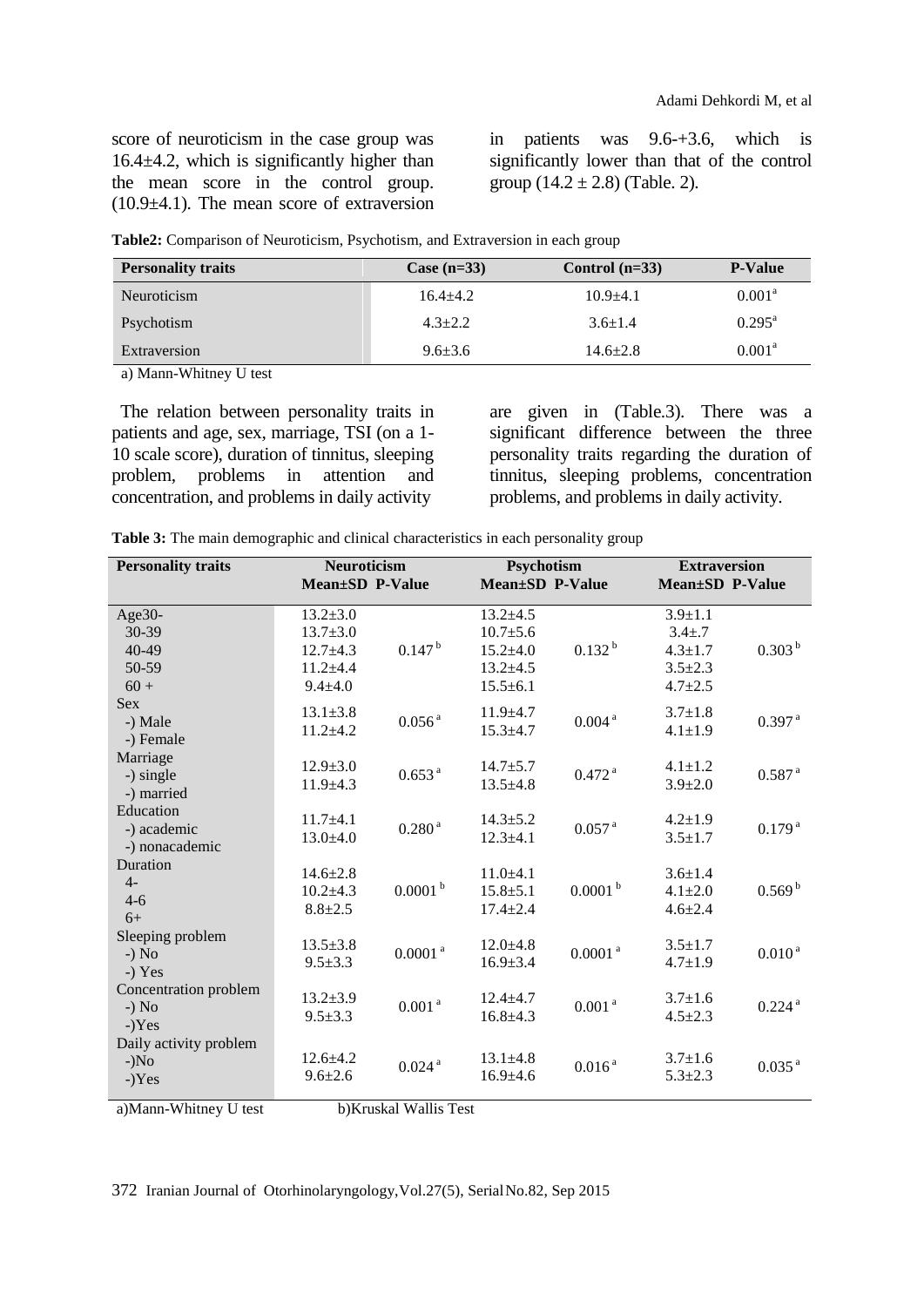Personality Traits in Patients with Tinnitus

#### *Discussion*

During this case control study we tried to evaluate personality traits in patients with subjective idiopathic tinnitus. Our study showed higher levels of neuroticism and lower levels of extraversion in patients compared to controls.

Neuroticism is a [personality trait](http://en.wikipedia.org/wiki/Trait_theory) that is characterized by anxiety, fear, worry, moodiness, and envy. Individuals with a high score in neuroticism experience more [anxiety,](http://en.wikipedia.org/wiki/Anxiety) [envy,](http://en.wikipedia.org/wiki/Envy) [anger,](http://en.wikipedia.org/wiki/Anger) [guilt,](http://en.wikipedia.org/wiki/Guilt_%28emotion%29) and depression, in addition to having an ineffective coping mechanism for stress.

Extraversion tends to be found in outgoing, talkative, [assertive,](http://en.wikipedia.org/wiki/Assertive) energetic, and [gregarious](http://en.wiktionary.org/wiki/gregarious) people, whereas introversion tends to be found in more reserved and solitary people.

Individuals with neuroticism and introversion tend to experience negative emotions like sadness and experience a dark life, which can be associated with tinnitus.

The same conclusion was reported by Bartels et al (5). In this present study, the case group consisted of 18 women and 15 men. Although the number of women is higher than men, it isn't statistically significant  $(P=0.6)$ . The same conclusion was reported by Welch et al (4). They interviewed a birth cohort of 670 people, which were aged at 32 years and were sampled from the general population. The population was divided into three groups, those without tinnitus, those with occasional tinnitus, and those who experienced tinnitus most of the time. They concluded that men and women didn't differ in the amount of tinnitus they suffered from, but women were more likely to find it annoying. On the other hand, during a case-control study on 265 patients with tinnitus (case group) and 265 Ear Nose and Throat (ENT) patients without tinnitus (control group), Bartel et al reported that the tinnitus group comprised of more men compared to the

control group (5). In the present study we matched the two groups regarding sex and age. The control group didn't have any knowable ENT disease. Of course, in Bartel's study, the number of men in the tinnitus group was higher than the number of women, which was statistically significant. Our case number is lower than the Bartel study's case number, which can explain this difference.

Although Welch et al concluded that the severity of annoyance secondary to tinnitus is higher in women than in men (4), we didn't observe any significant difference between men and women from this point of view  $(P=0.155)$ , This could be because of the way annoyance is assessed. We used the TSI questionnaire and annoyance was assessed by asking the question "How annoying or upsetting is it?" with four possible answers: "not at all", "slightly", "moderately" and "severely".

We evaluated the relation between TSI and the 1-10 tinnitus scale score also in addition to the relation of each with each personality trait.

There was a statistically significant relation between TSI and the 1-10 scale score  $(P=0.003)$ . This item is not assessed in any similar study. It means that the patients' self-assessment of tinnitus is compatible with the result of TSI.

Although the results of Bartle et al's study showed that personality traits, especially type D personality (5), may have a relation with tinnitus and might contribute to its perceived severity, we didn't find any relation between TSI or the 1-10 tinnitus scale score with any personality traits. The method for evaluating tinnitus severity in Bartel's study is not clear. In the present study the severity of tinnitus was assessed with TET in addition to the 1-10 scale score and TSI. In addition, since Type D patients are susceptible to experiencing a wide range of negative emotions, including anxiety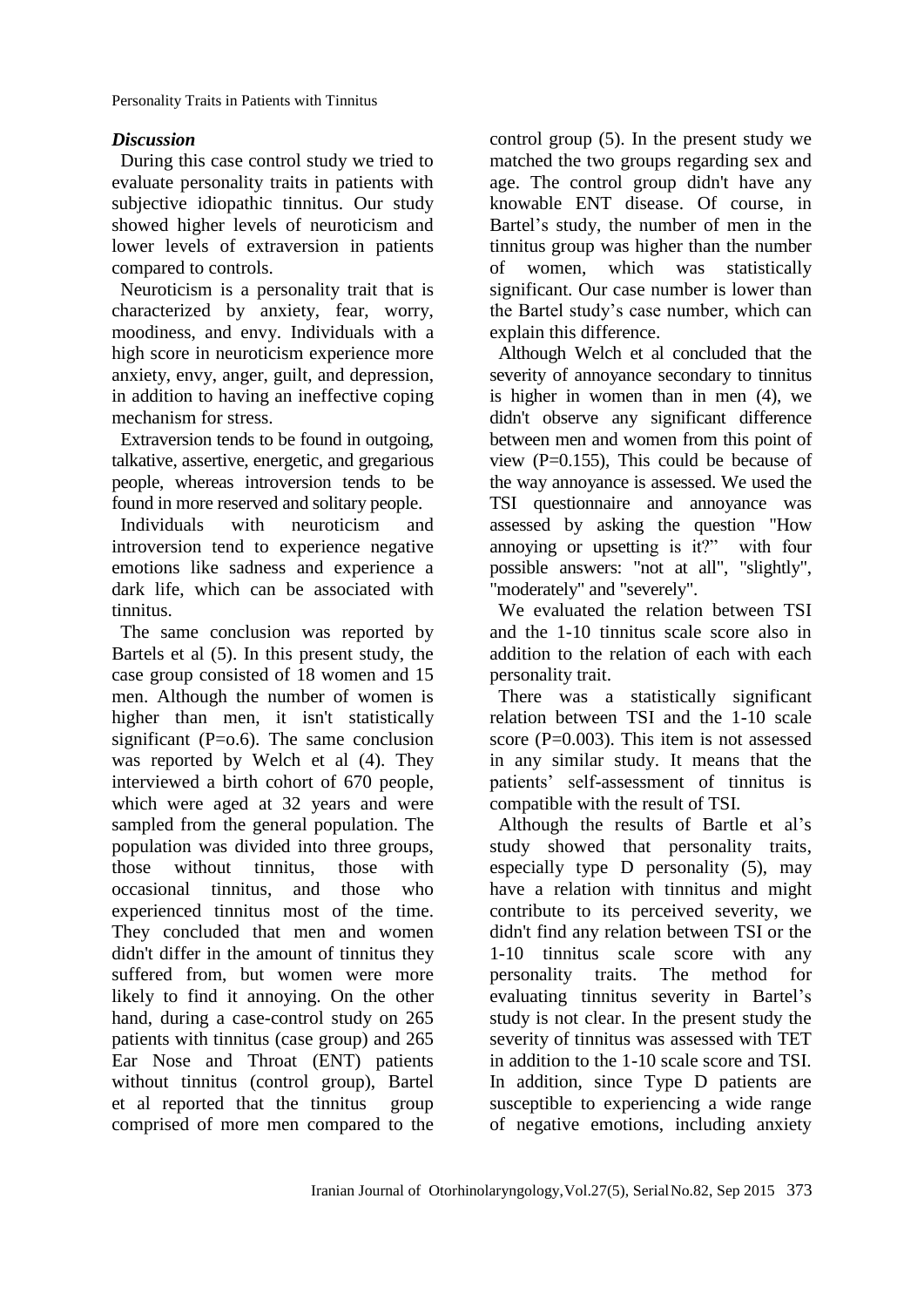and depression, when confronted with overpowering health problems such as tinnitus, patients with this personality taxonomy may experience more severe tinnitus (5).

The mean duration of disease in our patients was 4.5 years, which had no significant relation with each personality traits. Krog NH et al claimed that patients with chronic tinnitus experienced higher degrees of depression and anxiety (10). They observed diminished self-confidence and a feeling of well being in their patients. Since personality traits are almost fixed during life, it is predictable that the duration of disease can't cause any difference in personality. Anxiety and depression are types of psychiatric disorders that can occur after a chronic somatogenic disease.

We used the Eysenbeck questionnaire to evaluate personality traits. This questionnaire has 90 questions consisting of 21,25,23, and 21 questions to assess each trait of extraversion, neuroticism, and psychotism. In accordance with Welch et al (4), the results of the given study demonstrate that neuroticism has a higher frequency in all classes of age, sex, education, and marriage in the tinnitus patient group while psychotism has a lower frequency. Welch thought that different personality traits affect the bias to report tinnitus. Although the approaches of these two studies are different, the results are similar. Welch et al carried out a crosssectional study on a young population in order to observe the effect of personality on a future experience of tinnitus.

18 (50.4%) of our patients suffered from sleeping problems caused by tinnitus. The severity of tinnitus was severe in 10 patients and moderate in 8 patients. The obtained results confirmed a relation between sleeping problems and the severity of tinnitus (P=0.04) and Neuroticism  $(P=0.014)$ . Therefore the severity of tinnitus is an important factor in inducing sleeping problems. In addition, Langenbech M et al concluded that initial insomnia is one of the factors (6), which has the highest predictive value for the development of tinnitus distress. It means that sleeping problems can be produced by tinnitus and that tinnitus itself may be a factor leading to its development.

Concentration problems were observed in 20 (66.6%) of our patients (12 with severe, 7 with moderate, and 1 with mild tinnitus). There was no relation between concentration problems and tinnitus severity or personality traits.

This item was not assessed in any similar study.

Although eleven patients (33.3%) experienced daily activity problems, there was no significant relation with the severity of tinnitus and personality traits. In Valianatou's study - similar to the present survey- most of the patients adapted to their tinnitus and had no problem in their daily activities. On the other hand, unlike this study, Marciano et al found that tinnitus had a significant effect on the patient's functions in some aspects of their life (11). This difference may be caused by fewer cases in the present research or the difference in the study design. In Marciano et al's study, patients had some additional symptoms like sensory neural hearing loss and vertigo, which can diminish daily activity. However, in the present study, our patients only had tinnitus without any concomitant symptoms.

### *Conclusion*

This study found that tinnitus patients had a tendency to be more neurotic and less extraverted than others. This suggests that they may benefit from psychiatric consultations. It is important to consider the psychopathologic relations in patients with tinnitus in the process of their treatment and follow up.